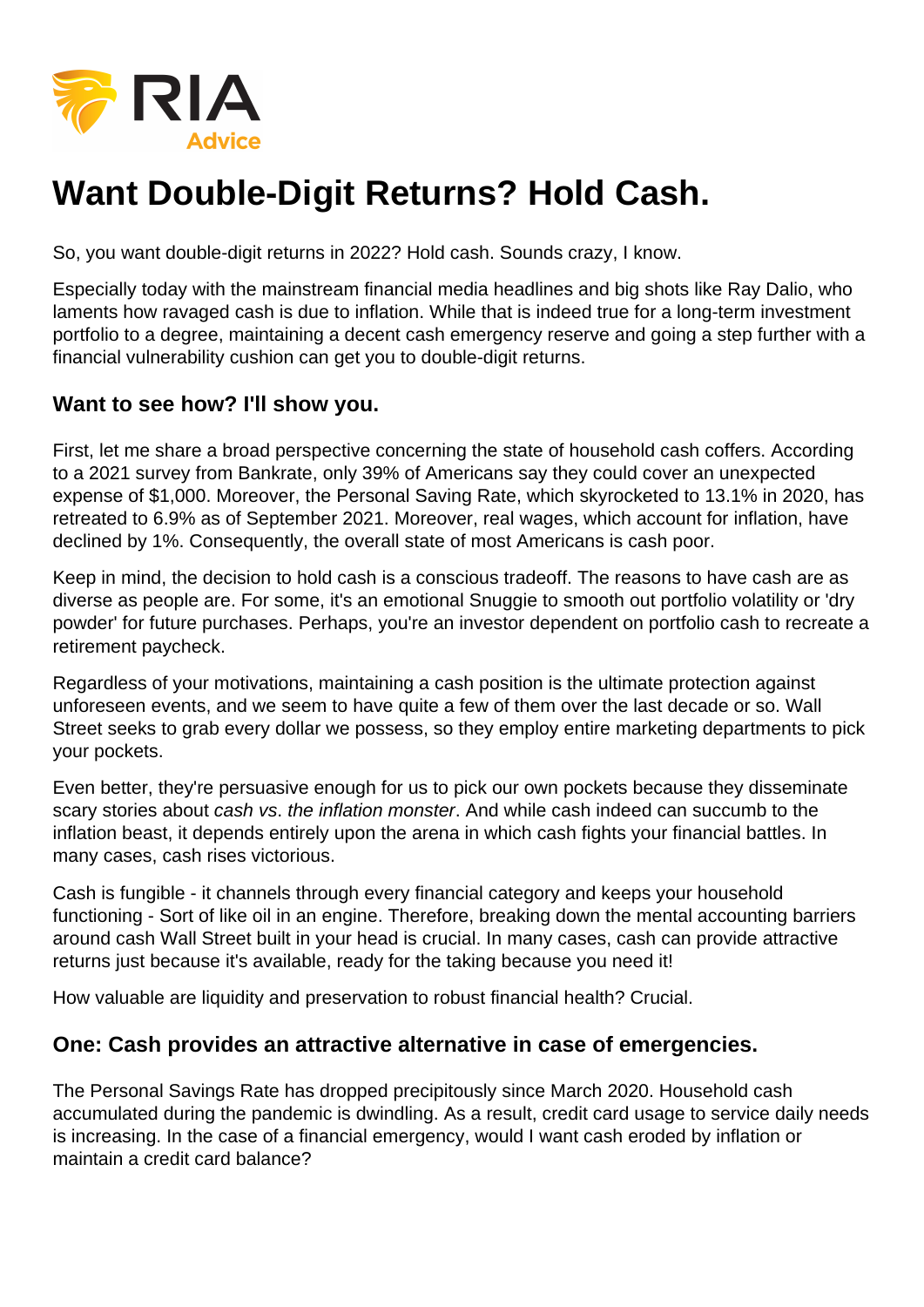Per Bankrate.com, the current three-month trend for credit card interest rates is 16.3%, and with the Federal Funds Rate forecasted to increase at least three times this year, interest rates on credit cards will inevitably go higher as well. So isn't it worth maintaining six months of living expenses in cash instead of turning to high-interest alternatives?

It seems like a rudimentary question, but it's common for our brains to categorize financial decisions and make them in a vacuum. For example, some consumers maintain a credit card balance yet have cash in reserves to pay it off. Unfortunately, mental walls prevent the flow of cash to its highest and best use in some instances! One small move and double-digit returns come from holding cash and parting with it at an opportune time.

Two: Cash is an asset class and a respected addition to your portfolio.

In a portfolio strategy for retirees in the distribution stage, it makes sense to hold cash, perhaps a year's worth. After all, periodic distribution of cash, cash flow in general, is the life's blood of retirement.

However, what about younger investors with over a decade left to retirement? Cash is still worth a place in an accumulation portfolio. Here's why:.'

Brokers lament ? "Cash isn't working for you! Cash will lose to inflation!" Well, there are times when cash will do just that. However, it's the responsibility of your money manager to make portfolio adjustments. The ebb and flow of portfolios to adjust for risk is a responsibility most brokers will not undertake; therefore, they must trash cash regardless of valuations and the market's overall health.

REMEMBER ? It?s not cash forever; it?s cash for now. Can you imagine telling your broker that double-digit returns can come from holding cash?

Here, RIA's Chief Investment Strategist Lance Roberts outlines the inflation-adjusted return of \$100 invested in the S&P 500 (capital appreciation only using data provided by Dr. Robert Shiller). The chart also shows Dr. Shiller's CAPE ratio. Lance caps the CAPE ratio at 23x earnings which has historically been the peak of secular bull markets. He then conducts a simple cash/stock switching model which buys stocks at a CAPE ratio of 6x or less and moves back to cash at a ratio of 23x.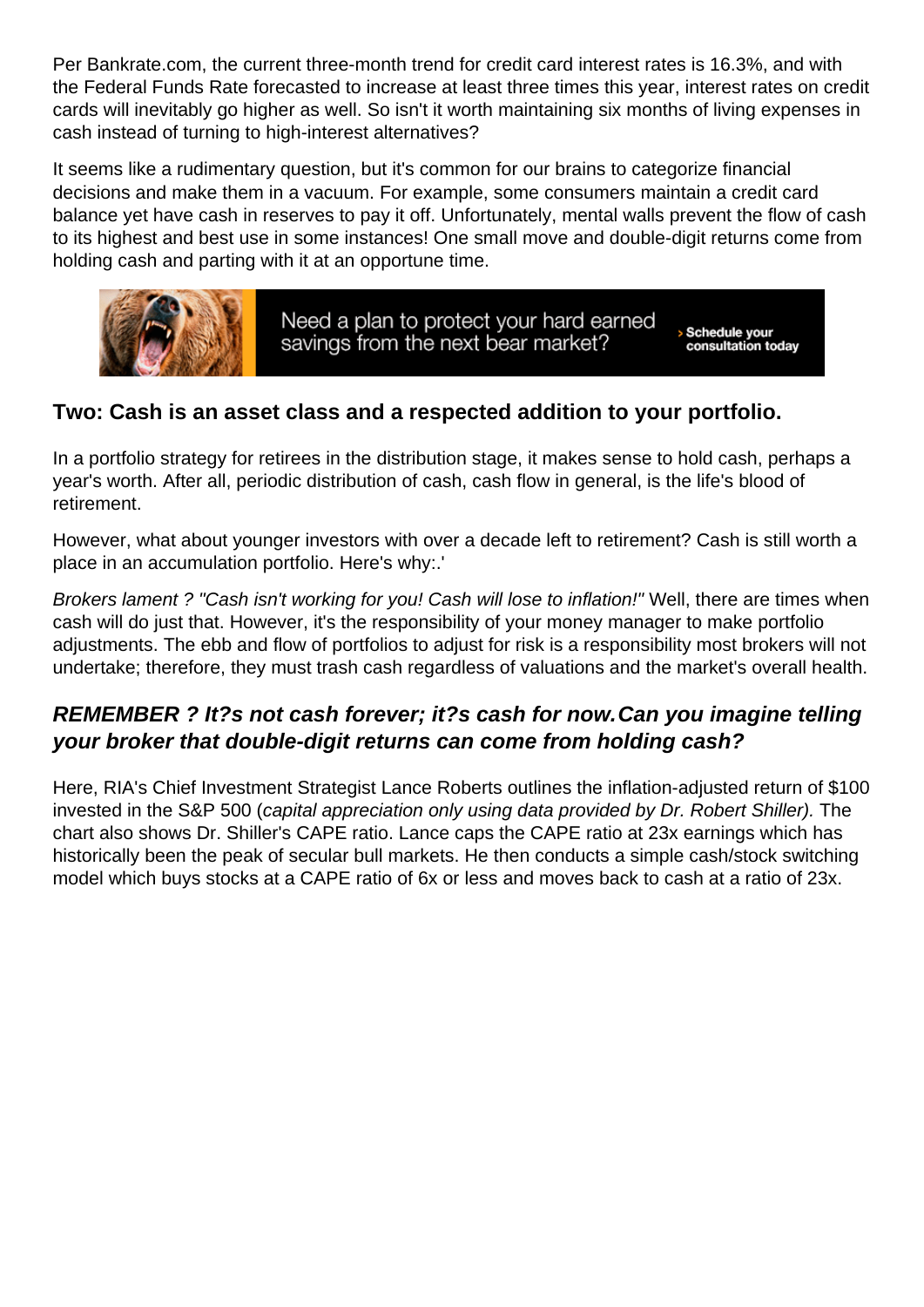

During the significant inflation of the 1970s in the United States, the value of cash experienced downward pressure. In other words, although the CAPE ratio in 1970 was roughly 23x, a switch to cash didn't work so well, which validates the erosion of returns on cash. However, the sentiment of this chart validates the fact that holding an allocation to cash during a period of nose-bleed valuation levels is a formidable risk management tactic. **As of this writing, the Shiller P/E is 39X.**

An idea for a do-it-yourself investor is to maintain a minimum of 5% cash to add to opportunities slowly; I expect significant volatility in 2022 as the Fed clumsily severs its love affair with risk assets by pulling liquidity and increasing short term rates.

## **As Lance so eloquently states ?**

**?While no individual could effectively manage money this way, the importance of ?cash? as an asset class is revealed.** While cash did lose relative purchasing power, due to inflation, the benefits of **having capital to invest at lower valuations produced substantial outperformance over waiting for previously destroyed investment capital to recover.**

Time frames are crucial in the discussion of cash as an asset class. **If an individual is ?literally? burying cash in their backyard, then the discussion of the loss of purchasing power is appropriate.**

#### **However, if cash is a ?tactical? holding to avoid short-term destruction of capital, then the protection afforded outweighs the loss of purchasing power in the distant future.?**

Much of the mainstream media will quickly disagree with the concept of holding cash and tout longterm returns as the reason to remain invested in both good times and bad. The problem is it is YOUR money at risk. Furthermore, most individuals lack the "time" necessary to capture 30 to 60 year return averages truly**.**

So, if you want double-digit returns, hold cash because it allows you to pounce on opportunities. Again, cash is an emotional salve since it smooths the overall portfolio ride. Thus cash may prevent a novice investor from bailing out of markets entirely at the absolute worst time.